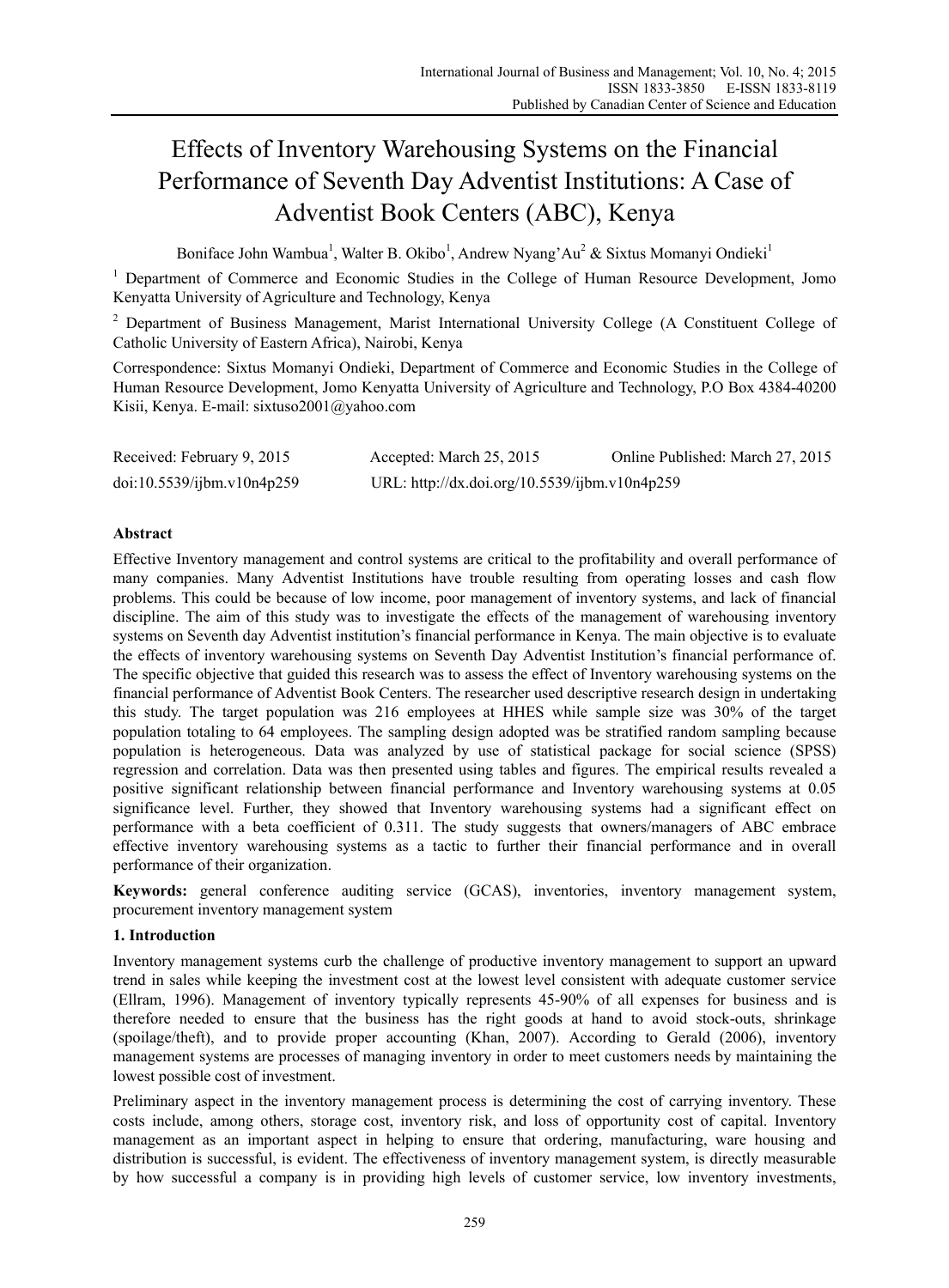maximum profits and low costs of inventory (Ansari, 2009).

In the modern world, organizations aim to achieve effectiveness, efficiency, and economies of scale and this necessitates holding of inventory. This however poses a great challenge to institutions. The how must to be invested in inventories and that constitutes right inventory levels remains a challenge to many firms. Firms have turned to the use of modern technology as a remedy (Waller, 2009).

In Kenya, vendor Managed Inventory systems (VMIS) strive towards closer cooperation between the members of supply chain. Vendor Managed Inventory/Consignment Stock is inventory that is in the possession of the buyer (shop, warehouse or store), but is still owned by the supplier. Payment of the inventory is made once it is sold. (Kumar, 2009). Lee (2009) found that VMI greatly reduced inventory-carrying costs and stock out problems while, at the same time, it offered the ability to synchronize both inventory and transportation decisions.

Inventory management systems has two components namely; inventory monitoring systems and inventory information management systems, and this has been a neglected area as far as financial management is concerned in SDA institutions. More emphasis has been given on stewardship, more giving by members, issues on budgeting, etc. The church institutions include Home health education service, (HHES), which is concerned with publishing, hospitals, printing houses, service organizations, Guest houses, teachers training Colleges and schools. These Institutions face challenges in the management of inventory. In many audit reports by GCAS (General Conference Auditing Services), inventory management has been cited as an area that has a lot of deficiencies. Little attention is given on the impact inventory management system has on the overall financial performance of the institutions (Lizardo, 2009). In this study the researcher will concentrate on this institution (HHES) and specifically the Adventist book centres (ABCS) which are bookshops managed by this Adventist institution to determine the effects of Inventory warehousing systems on the financial performance of Seventh Day Adventist Institutions.

# *1.1 Statement of the Problem*

Many business organizations spend a lot of resources installing inventory management systems with the aim of minimizing their total operating costs, and enhance service delivery to customers. Globally the SDA church has invested in such systems expecting to achieve the aforementioned results in its denominational operations and in the financial and business institutions sponsored by the denomination (Meyer, 2010).

However, many audits done by the General Conference Auditing Services of the Seventh-day Adventist Church reveal that there is an increased level of discrepancies in the manner in which the inventory management systems are harmonized. On a number of occasions, there are cases of misstatements and inaccurate and fraudulent records detected within the system. Many SDA Institutions within East African Union (EAU) have trouble resulting from operating losses and cash flow problems. Quite often, piles of obsolete stock are seen within the premises of these institutions, resulting in huge write offs eating into the bottom line of these institutions. Many a times, stock outs are also experienced resulting in high customer turnover and therefore low sales and poor service delivery to customers. Inventory management normally becomes reportable issues (condition) and is always raised in the management letters to many institutions where very little attention is given in the management of inventories as records are inadequate (Lizardo, 2009)

This study will therefore sought to evaluate the effects of Inventory warehousing systems on the financial performance of Seventh Day Adventist Institutions and make recommendations on the areas that require improvement for effective and efficient inventory management.

#### **2. Related Literature Review**

A Well implemented warehousing system helps in coordinating operations in the stores. This is imperative in ensuring smoothing of production and this benefits the organization from the economies of scale and improved customer service. Well implemented warehousing systems are designed to help in the specification of inventory procedures, operation and control. An inventory warehousing system is primarily concerned with proper material handling and safeguarding of inventory specifically designed for side loading in small quantities (Ronald 2009). Vendor Managed Inventory systems (VMIS) strive towards closer cooperation between the members of supply chains in the area of inventory and demand management Vendor Managed Inventory is an inventory management process that falls under the 'push' stock management processes and as such, Kor (2008) argues that these are processes are triggered by interpretation of an expected demand. Vendor Managed Inventory/Consignment Stock is inventory that is in the possession of the buyer (shop, warehouse or store), but is still owned by the supplier whose payment is done once sold (Likert, 2010).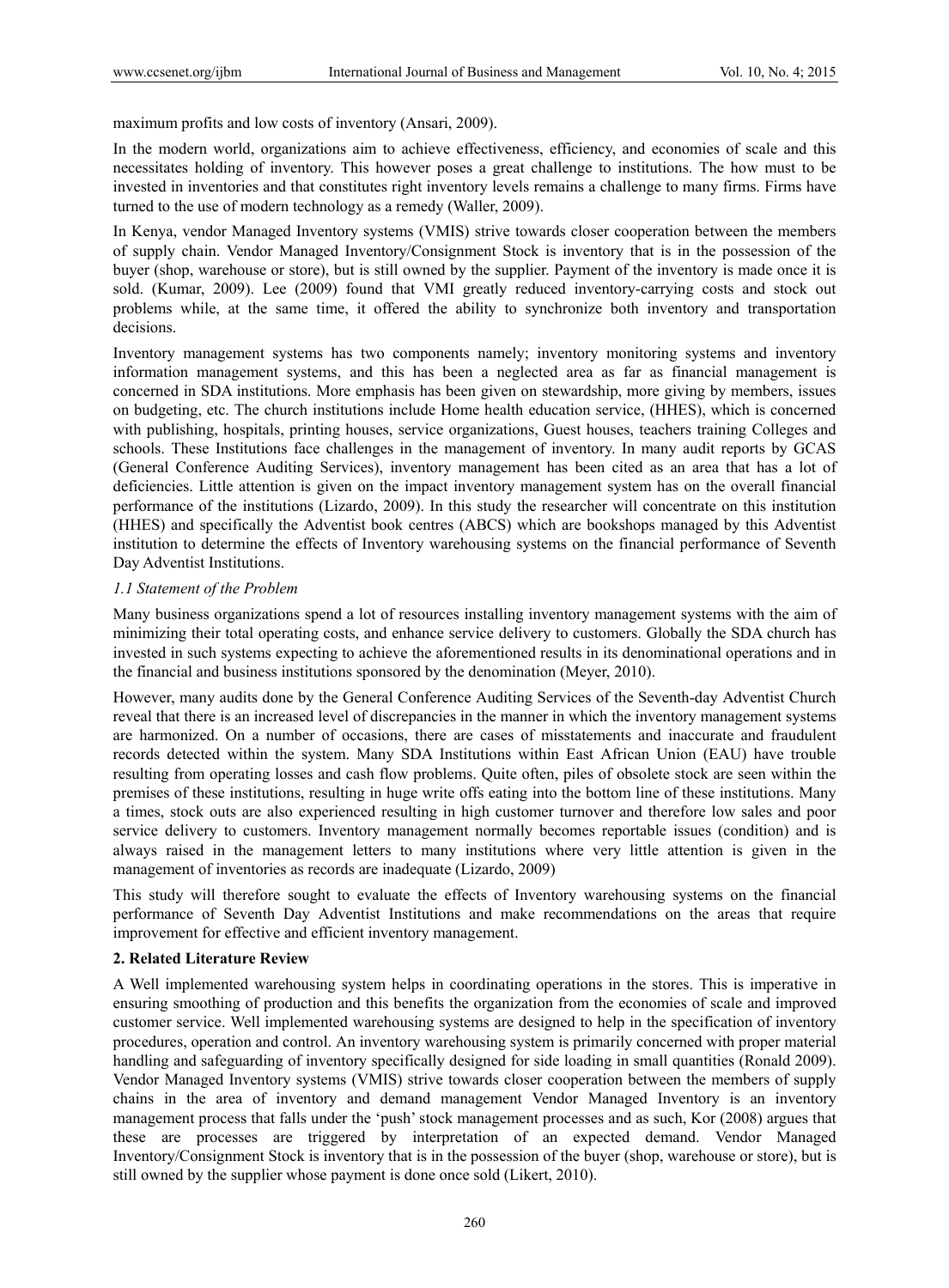The VMI initiative has the goal of accomplishing deeper integration and collaboration between the members of the supply chain in order to cope with the ever decreasing time windows for product and service fulfillment in order to improve operational efficiency. If a company's Procurement & Logistics Department is successful, the company will have better chances of surviving. This can be best illustrated in retail chain firms that have to deal with multiple suppliers and large volume of inventory hence storage burden is distributed between the supply and the buyer (Angulo, 2009).



Figure 1. Conceptual framework

This conceptual framework will be based on effects of inventory warehousing systems on the financial performance of seventh day Adventist institutions. The parameter under which financial performance will be examined will be on the basis of profitability.

### **3. Materials and Methods**

This study employed a descriptive research design. The study targeted staff in finance and procurement departments in the Adventist Book Centers across the country. The target population of this research study was 216 members of staff. The study relied on both primary and secondary data obtained from ABC staff. The instruments used were questionnaires. Respondents' opinions were quantified by rating them on a five point scale. Data was analyzed using mean, standard deviation, frequency tables, percentages, and Pearson correlation and regression analysis.

# **4. Findings**

Respondents were asked about the effect of inventory warehousing management systems on financial performance of ABC centres in Kenya. Results were indicated in the chart below.



Figure 2. Effects of inventory warehousing systems on financial performance

Source: Research data (2014).

Majority of the respondents (56%) indicated that warehousing management systems had an effect on financial performance. Further analysis on the extent inventory warehousing management systems affected financial performance was illustrated in the table below.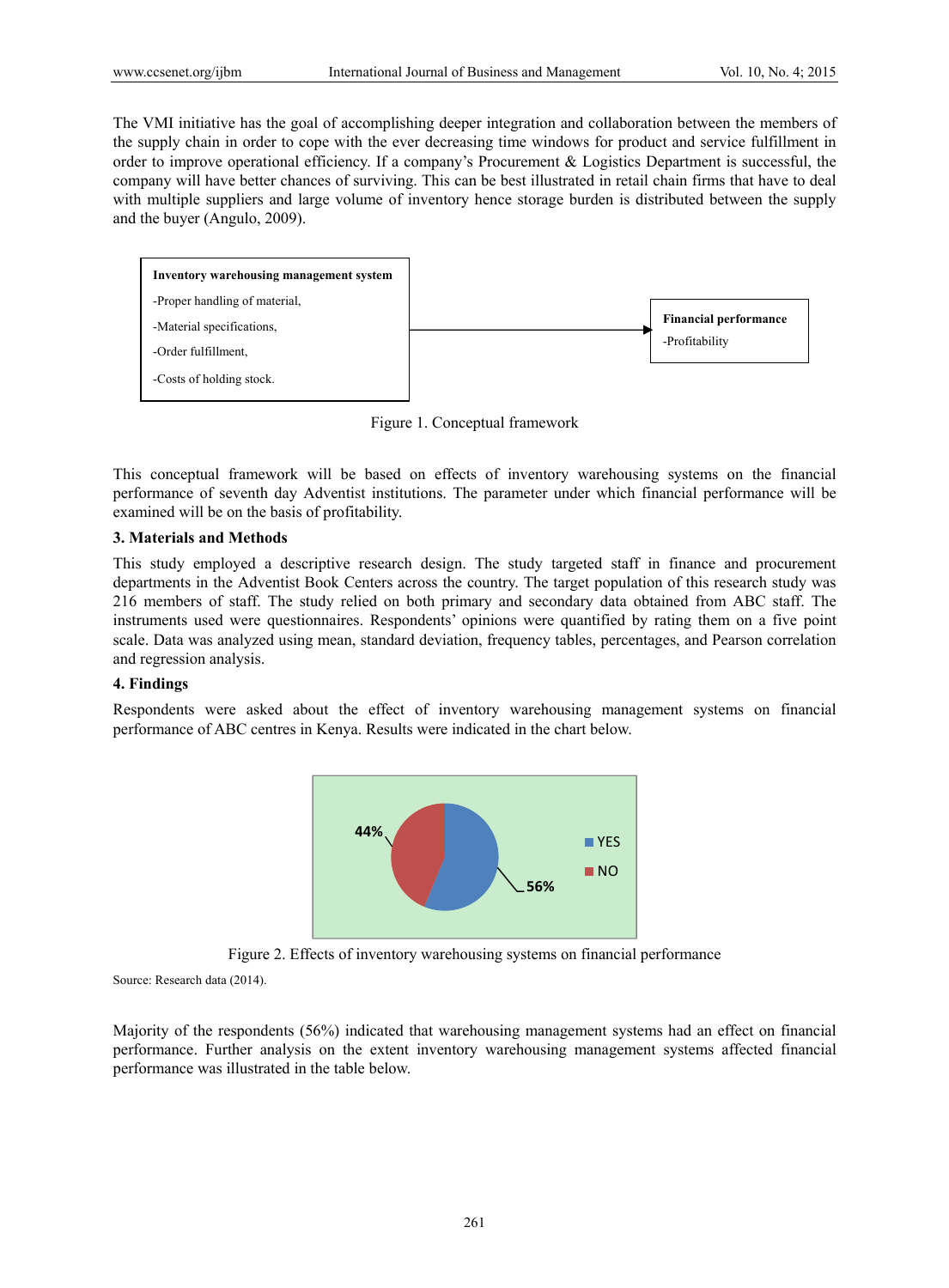| Extent                 | Frequency | Percentage |
|------------------------|-----------|------------|
| To a very large extent | 20        | 20.8       |
| To a large extent      | 48        | 50         |
| To a moderate extent   | 22        | 23         |
| Less extent            | 4         | 4.1        |
| No extent              |           | 2.1        |
| Total                  | 96        | 100        |

| Table 1. Analysis of inventory warehousing management systems parameters on financial performance |  |  |
|---------------------------------------------------------------------------------------------------|--|--|
|                                                                                                   |  |  |

Results in Table 1 indicates that inventory warehousing management systems affected financial performance to a large extent as indicated by majority 50%. This means that warehousing is critical to management of inventory as to maintain efficiency in stock handling and effective costs reductions. Areas of application of inventory warehousing management systems, as indicated by the respondents included parameters such as proper handling of material, material specifications, order fulfillment, costs of holding stock and cost effectiveness were deduced to ascertain how they affected financial performance. On a Likert scale to determine the respondent's opinion on the level of agreement with the parameters mentioned, the findings were illustrated in the table below.

On the basis of the above table, the weighted average score is calculated

Weighted average =  $\Sigma f(n)/N$ 

|  |  | Table 2. Analysis of inventory warehousing management systems parameters on financial performance |  |
|--|--|---------------------------------------------------------------------------------------------------|--|
|  |  |                                                                                                   |  |

| Inventory warehousing indicators |    |    |    |    |    | Weighted averages |
|----------------------------------|----|----|----|----|----|-------------------|
| Proper material handling         |    |    | 18 | 41 | 25 | 3.63              |
| Material specifications          |    | 16 | 23 | 38 |    | 3.14              |
| Order fulfillment                | 21 | 19 | 33 |    |    | 2.23              |
| Cost of holding stock            | 12 | 25 | 28 | 25 |    | 2.51              |
| Cost effectiveness               | 43 |    |    |    |    | .74               |

The results indicate the effects of inventory warehousing management systems on financial performance. The findings shows that most respondents agreed that proper handling of materials was cost-effective on inventory warehousing management systems thus affecting financial performance of the institutions with a weighted average of 3.63.

Respondents also agreed that with the inventory systems, they were more effective in determining material specifications, as confirmed by a weighted Likert average of 3.14. Respondents moderately agreed that inventory practices aimed at ensuring cost of holding stock was minimum this was experienced every time inventory management systems were used. This was evidenced by a weighted average of 2.51. The respondents moderately agreed that order fulfillment affected financial performance and had low weighted average at 2.23. This implied that organization scored just fairly when determining the timing of order replenishments. This meant that they were not able to fulfill orders because the levels of their orders were not dependent on the lead-time. The outcome of the study also indicated that respondents strongly agreed that inventory warehousing management systems were effective in controlling and maintaining cost at the lowest levels possible. This scored a low weighted average of 1.74. This agrees that many organizations are not keen in using integrated systems to manage warehouses in order to reduce costs hence maximizing profits of the organization. In environments that thrive on lead-time, such inventory systems would be a necessity.

Analysis of Variance (ANOVA) was carried by the study to test the relationship between the variables and how significant they are to financial performance of the firm. The table below indicate the findings.

|            | Sum of squares | Df | Mean square |        | <b>Sig</b> |
|------------|----------------|----|-------------|--------|------------|
| Regression | 1223.326       |    | 375.432     | 65.463 | .000       |
| Residual   | 456.760        | 68 | 7.875       |        |            |
| Total      | 1680.086       | 72 |             |        |            |

Table 3. Summary ANOVA (**N=96**)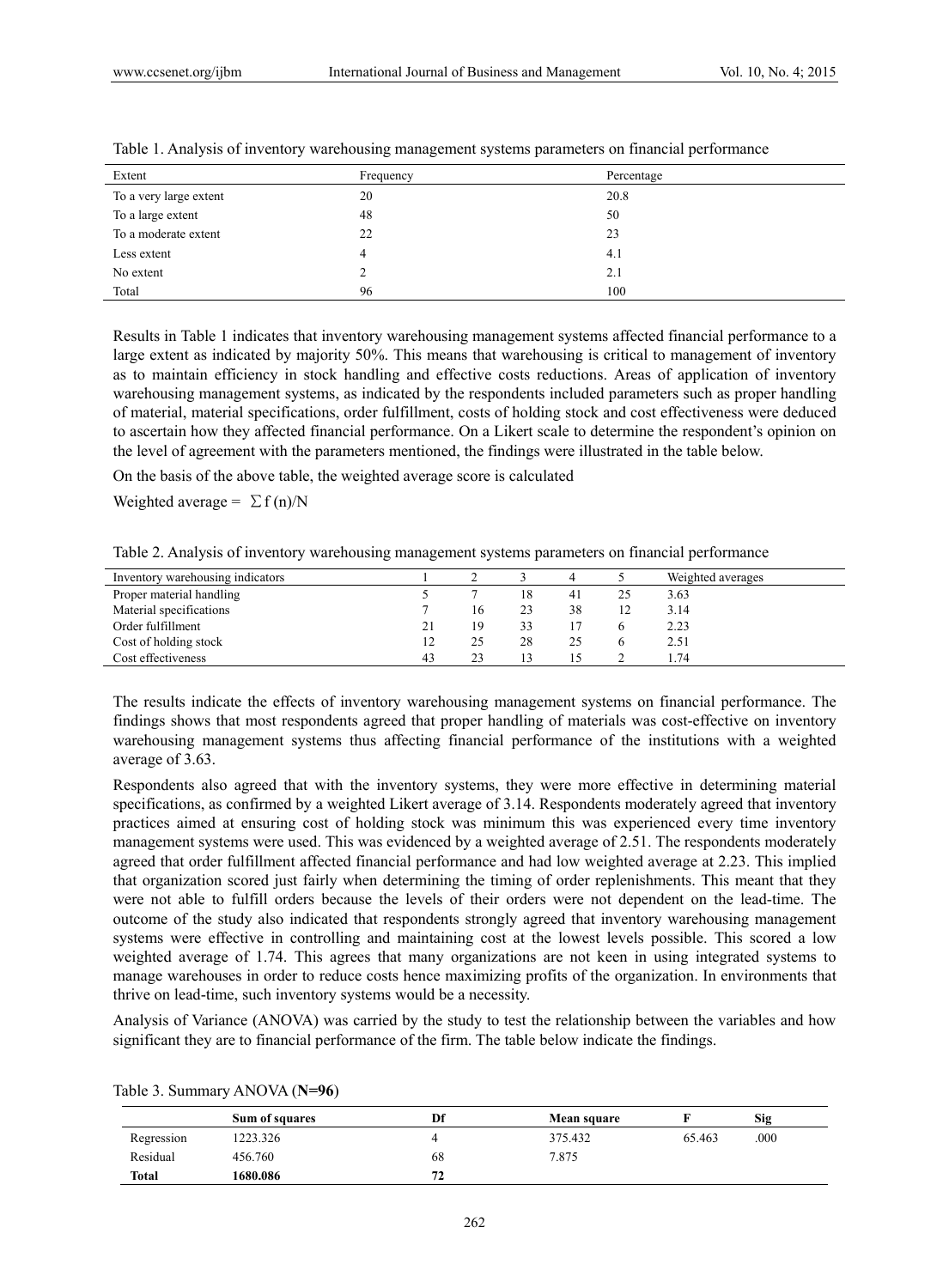Table 3 shows the F-Statistic which indicate that there is a statistically significant relationship between financial performance and the set of predictor variables:  $b1x1$ ,  $b2x2$ ,  $b3x3$  and  $b4x4$ , (F (4,68) = 65.463, p < 0.05). This means that the four-predictor variables as a whole were contributing to the variation in financial performance.

### **5. Summary**

From the findings, it was found that all departments engage so much in inventory management systems as a way of improving their financial performance. It was discovered that constructs of inventory management systems such as inventory systems applied had affected financial performance of Adventist Book Centers to a very large extent. It was also found that the inventory systems had applied directly to volume of sales thus increasing the profits of the firm. Further results show that inventory warehousing management systems was directly influencing financial performance. However, proper handling of material was much accrued to inventory warehousing management systems to ensure quality and cost reduction so that material obsolesce is avoided at all costs.

Hence, we can conclude that inventory warehousing systems is critical to the success of any organization intending to improve their sales. The effectiveness of inventory management is found in its capacity to hold an appropriate amount of inventory so as to avoid damage, spoilage, and loss. According to Dimitrios (2008), prudent inventory management requires the analysis of the costs of maintaining certain levels of inventory. This is in order to avoid excess or holding too little inventory that may either way lead to high costs. Its therefore prudent to ensure an effective stock management system capable of forecasting future sales (Atrill, 2006).

Respondents agreed that warehousing management systems affected financial performance to a large extent. However, findings were deduced on such inventory warehousing management systems parameters as proper material handling, material specifications, order fulfillment, cost of holding stock and cost effectiveness. Findings, reveal that majority of respondents agreed that proper material handling was one major parameter that inventory warehousing management systems was accrued to and thus affected financial performance.

Therefore evaluating the correlation between inventory management systems and inventory costs showed a positive effect on the performance of the businesses. This was seen to have a significant effect on the financial performance

# **6. Conclusion**

According to findings, 56 % agreed that inventory warehousing management affected financial performance of ABC and to a large extent. Warehousing management is critical to any organization dealing with inventory and any challenge on the department is a blow to financial performance due to low sales. It was clear that respondents agreed that proper handling of material was mostly accrued to inventory warehousing management systems compared to other parameters such as order fulfillment, cost of holding stock, material specifications and cost effectiveness. Therefore, proper material handling facilitates the delivery of goods, works, and services. A good warehousing management will integrate their systems to ensure efficiency in holding stock and effectiveness in cost reduction. This should be the motivation behind the implementation of inventory management systems to ensure efficiency that will eventually lead to the realization of the objectives of the seventh day Adventist institutions.

#### **7. Recommendation**

There is need to integrate warehousing management systems in order to manage inventory within organizations. Integration of warehouse should include utilization of such as Barcoding, Auto ID data Capture (AIDC) technology to efficiently monitor flow of inventory. Consequently, the benefits of proper inventory management systems will be realized. This will also ensure proper material handling, order fulfillment and cost effectiveness and costs of holding stocks are well established. Technology is essential for any organization changes, warehouse managers, or the Supply chain management should identify the role of vendors as critical success factor. The Seventh Day Adventist Book Centers staff should undergo training in management Information Systems so that they can be able to utilize the systems with easy. The management of Seventh Day Adventist Book Centers should invest on research to find out the best and suiting systems that can fit well with their institutions considering the cost effects and adaptability.

### **References**

Angulo, A. N. (2009). Supply Chain Information sharing in a vendor managed inventory partnership. *Journal of Business Logistics*, *25*(1), 101-120.